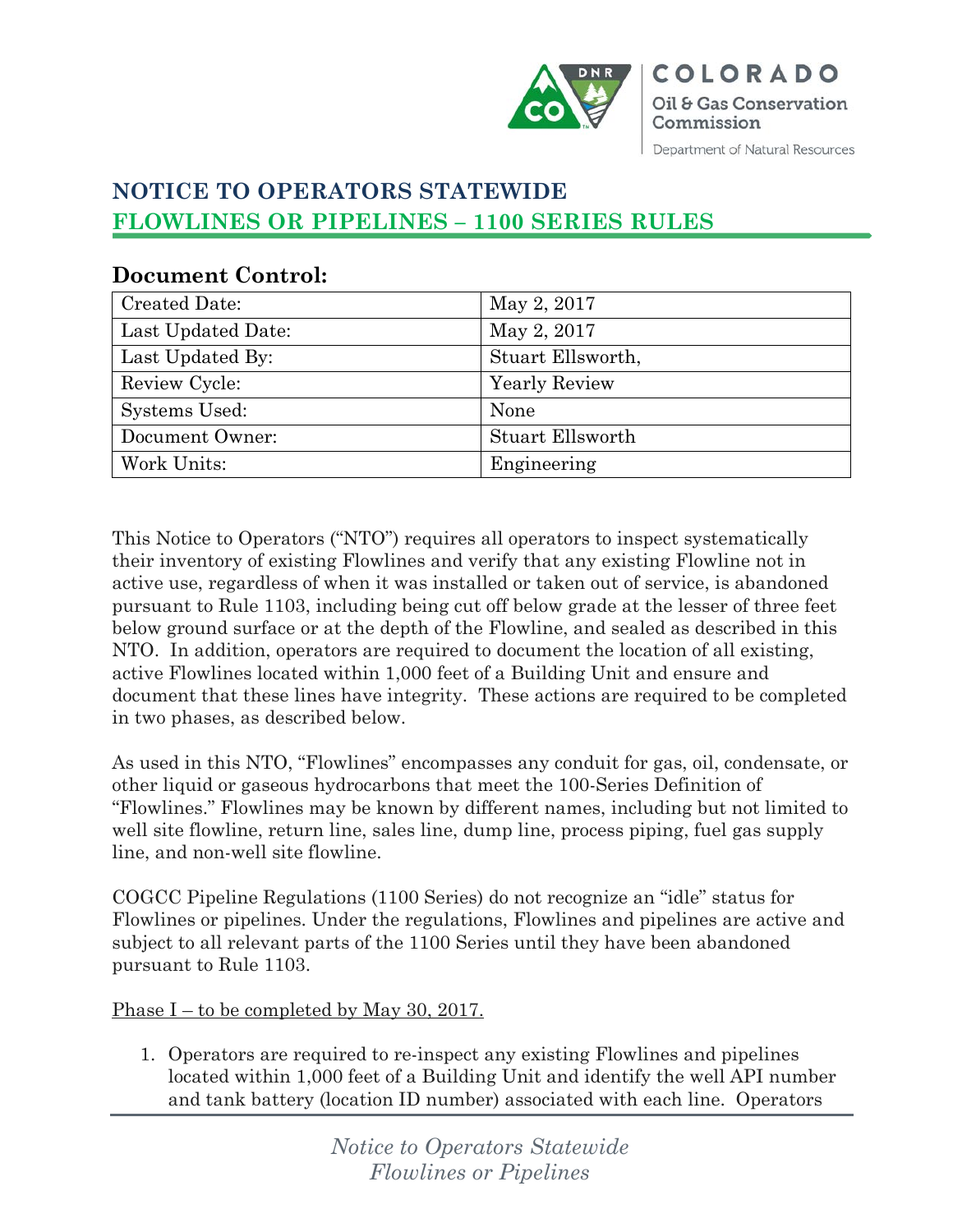### **NOTICE TO OPERATORS STATEWIDE FLOWLINES OR PIPELINES**

must provide the following Flowline and pipeline inventory and location data to the COGCC in Excel spreadsheet or Access database format:

- a. The location ID number for the associated tank battery;
- b. Well API numbers; and
- c. GPS location data for the endpoints of all Flowline risers and the riser status (active or scheduled for abandonment).

Pursuant to Phase 2 below, operators are required to ensure and document that all Flowlines within 1,000 feet of a Building Unit have integrity by June 30, 2017.

2. All operators are required to inspect all existing Flowlines and pipelines, regardless of distance to a Building Unit, to verify that any existing Flowline or pipeline not in use, regardless of when it was installed or taken out of service, is abandoned pursuant to Rule 1103. Any existing Flowline or pipeline riser not in use must be clearly marked using fluorescent paint; have all operating valves removed, and be capped until it can be cut-off below grade and sealed pursuant to Rule 1103 and this statewide NTO.

#### Phase 2 – to be completed by June 30, 2017.

- 1. Operators are required to ensure and document that all Flowlines within 1,000 feet of a Building Unit have integrity. The exception from pressure testing requirements for low pressure Flowlines or pipelines in Rule 1101.e.(2) does not apply. A documented integrity test for a Flowline completed after November 1, 2016 will satisfy this requirement.
- 2. Operators must complete abandonment of any Flowline or pipeline not actively operated, regardless of distance to a Building Unit and regardless of when it was installed or taken out of service, pursuant to Rule 1103 and this statewide NTO.

An operator wishing returning an inactive Flowline or pipeline to active status must do so prior to June 30, 2017 and only after:

- a. Identifying the well API number and tank battery (Location ID number) associated with each line and providing COGCC with this location information; and
- b. Pressure testing the Flowline or pipeline as required by Rule 1101.e(1), regardless of the operating pressure of the line. The exception from pressure testing requirements for low pressure Flowlines or pipelines in Rule 1101.e.(2) does not apply.